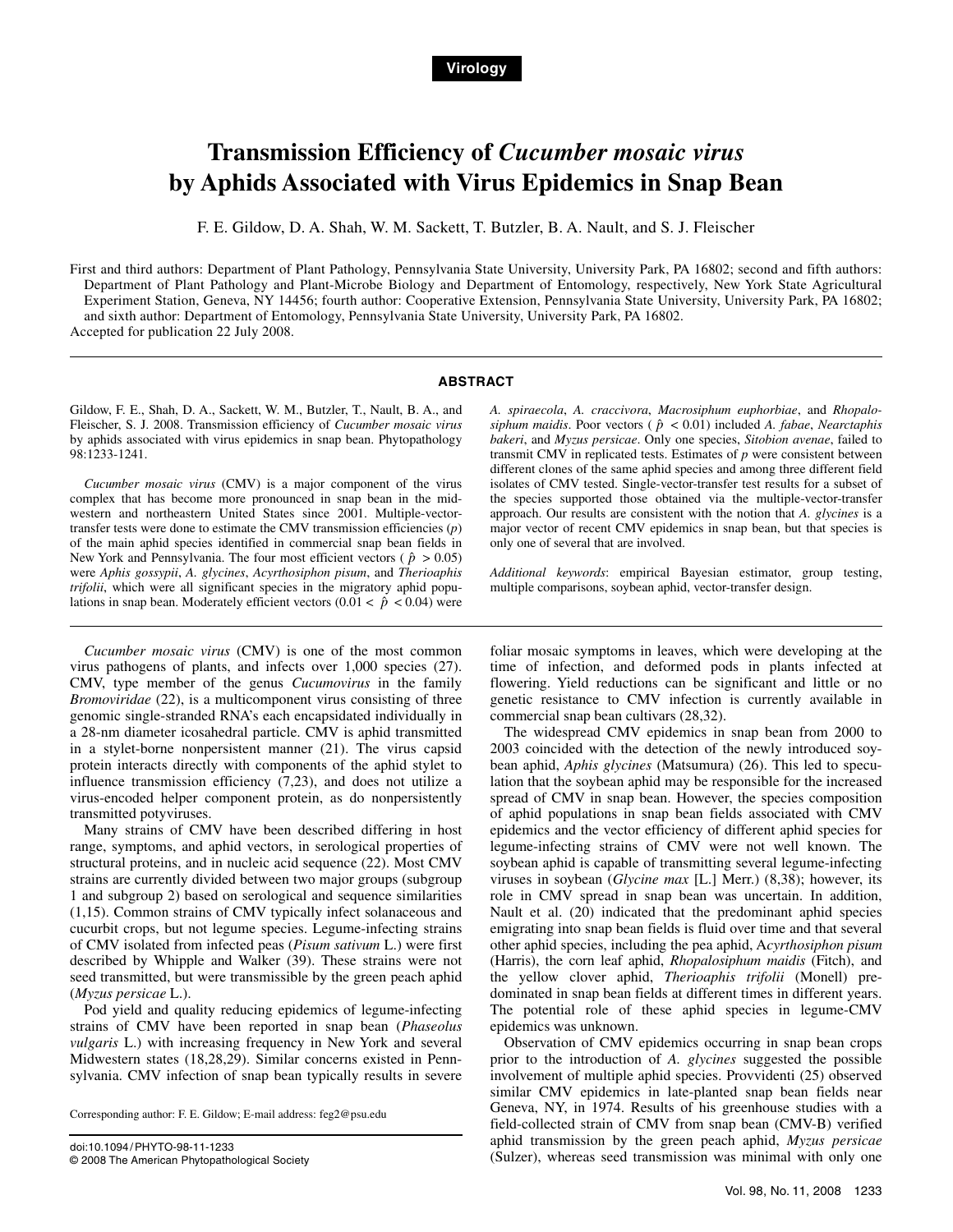of 1,294 seedlings infected when grown from seed harvested from infected plants. Although the severe foliar mosaic symptoms faded in most snap bean cultivars following the "shock phase" of early infection, none of the 195 cultivars and breeding lines tested was resistant to pod distortion following infection at flowering.

In order to develop better-targeted control strategies more information was needed on the mode of CMV spread. Surveys in New York (20) and Pennsylvania (12) identified several dominant aphid species migrating into snap bean fields. However, the ability of these populations of aphids to transmit CMV to snap bean was not known. In this study we identify aphid species most effective in transmitting CMV to snap bean among those that were dominant in the earlier surveys. We also describe a standardized protocol for testing CMV transmission using multiplevector-transfer tests (group testing) to calculate transmission efficiency defined as the probability of a single aphid transmitting the virus (11). Estimates of transmission efficiencies derived from multiple-vector-transfer tests were verified by actual single-aphidtransfer tests. Based on the species composition of alate aphid populations migrating into snap bean crops and on transmission efficiency, *A. glycines*, *A. pisum*, *R. maidis*, and *Therioaphis trifolii* are all competent vectors that may participate in CMV epidemics. This paper expands a preliminary report made previously (12).

# **MATERIALS AND METHODS**

**Aphid identification.** Aphid species frequently found in snap bean fields in New York state have recently been reported (20). To identify migrant aphid species common to snap bean fields in Pennsylvania, aphid trapping was conducted in Centre and Clinton counties during the summer of 2004. Winged aphids were collected weekly during July and August in six late-planted, commercial snap bean fields using five water pan traps per field, each containing a green mottled tile submerged in 20% propylene glycol, as previously described (20). Fields were divided into quarters with one trap centered in each quarter area and one trap placed in the center of the field. Most fields were bordered by soybean, alfalfa, or maize. Collected aphids were stored in 70% ethanol until cleared and mounted on slides as previously described (37). Aphids were identified to species according to Smith et al. (30). Verification of species identification was done by R. Eckel (RVWE Consulting, Frenchtown, NJ). Voucher specimens are stored at the Frost Entomological Museum (Department of Entomology, Pennsylvania State University, University Park, PA).

**Aphid clone colony maintenance.** Once aphids were identified, virus-free colonies of aphid species commonly trapped in the snap bean fields were collected from plants and maintained in the laboratory on a variety of host plants at 22°C and 60% relative humidity under a constant 24 h photoperiod. Healthy colonies of asexually reproducing clones of each species were initiated using single nonviruliferous, apterous adults. Additionally, a few species or clones within a species were obtained from collaborators in Maryland (MD) or New York (NY) and reared in parallel. Unless otherwise indicated, aphid clones represent aphids collected in Pennsylvania (PA). The aphid species used and the host plant species used for aphid colony maintenance of each species were: pea aphid, *Acyrthosiphon pisum* (Harris), on fava bean, *Vicia faba*  L.; cowpea aphid, *Aphis craccivora* Koch, on *V. faba*; black bean aphid, *Aphis fabae* Scopoli, on *V. faba*; soybean aphid, *A. glycines*  Matsumura*,* on soybean, *Glycine max* (L.) Merr*.*; melon or cotton aphid, *Aphis gossypii* Glover, on cucumber, *Cucumis sativus* L.; spirea aphid, *Aphis spiraecola* Patch (= *A. citricola* van der Goot), on carrot, *Daucus carota* L*.*; potato aphid, *Macrosiphum euphorbiae* (Thomas) on green pepper, *Capsicum annuum* L.; green peach aphid, *Myzus persicae* (Sulzer) on turnip, *Brassica rapa* L.; short-beaked clover aphid, *Nearctaphis bakeri* (Cowen), on red clover, *Trifolium pratens* L.; corn leaf aphid, *Rhopalosiphum* 

*maidis* (Fitch) on barley, *Hordeum vulgare* L.; bird cherry-oat aphid, *Rhopalosiphum padi* (L.)., on *H. vulgare*; English grain aphid, *Sitobion avenae* (F.), on *H. vulgare*; yellow clover aphid, *Therioaphis trifolii* (Monell), on alfalfa, *Medicago sativus* L. subsp. *sativa*

**CMV isolate sources and maintenance.** Three field isolates of CMV obtained from A. Taylor (NYSAES, Geneva, NY) were initially tested for aphid transmission and symptom expression in snap bean. The CMV-Le isolate was originally obtained from C. Grau (University of Wisconsin, Madison, WI) in 2001, and is currently used for snap bean breeding and selection trials at Cornell University; the CMV-Hy isolate was recovered in 2004 from an infected snap bean cv. Hystyle plant at Geneva, NY; and the CMV-B isolate was previously recovered from infected snap bean by R. Provvidenti (25). Mosaic symptoms on 'Hystyle' following mechanical or aphid inoculations by these isolates were similar. All isolates were initially maintained by a series of standard mechanical inoculations using infected snap bean leaf homogenate in 0.1 M phosphate buffer (pH 7) and Celite abrasive on 10-day-old highly susceptible snap bean seedlings (cv. Hystyle). Severe symptoms of leaf distortion and mosaic appeared within 14 days postinoculation. Following these initial mechanical inoculations, all isolates were further maintained in 'Hystyle' bean using only aphid transmissions by *A. gossypii* or *A. glycines* to ensure aphid transmissibility. For routine maintenance transmissions, approximately 50 aphids were allowed to settle for 15 min on a CMV-infected leaflet showing severe CMV symptoms and then the excised leaflet with aphids placed over a 10-day-old 'Hystyle' bean seedling and caged overnight. The next day the seedling was sprayed with systemic Orthene (acephate; Monsanto Co., San Ramon, CA) insecticide to kill the aphids and 24 h later the seedling placed in the greenhouse for observation. Typically, all plants infested with aphids became infected by this method. All virus source plants and virus transmission test plants were maintained in an aphid-free limited access air-conditioned greenhouse (Department of Plant Pathology, Pennsylvania State University) with supplemented halogen lighting for a 16 h photoperiod. All plants were grown in artificial soil mix supplemented with Osmicote slow release fertilizer and weekly fertilization. Plants were maintained on drip irrigation.

**Transmission test protocols.** To provide equivalent CMVinfected snap bean tissues for virus acquisition from week to week, snap bean plants were inoculated with CMV using viruliferous aphids and the plants then were selected as virus acquisition sources approximately 4 weeks postinoculation. Only the youngest fully expanded leaves displaying severe mosaic and distortion symptoms were used as virus sources. These were usually systemically infected first and second set of trifoliate leaves developing after aphid inoculation of the primary leaves on the young seedling. To initiate virus acquisition probes, aphids were removed from their normal host plant species and placed in plastic dishes with tight fitting lids and starved for 1 h. Symptomatic CMV-infected leaflets were then placed into dishes and aphids were allowed to settle on the leaflet surface and begin probing. Following a 3 to 5 min probing access period, during which the aphids were observed for probing behavior using a stereo dissecting microscope, the aphids were transferred to 10-day-old healthy snap bean seedlings (cv. Hystyle) by either single vector transfer or multiple vector transfer, which will be described later. The seedling was immediately caged and observed to verify that probing aphids remained on the test seedling over 30 to 60 min. During this time aphids usually made their first test probes on the test seedlings. The caged plants were then placed in a controlled environment room (22°C, 24 h continuous light photoperiod) overnight. The following day the seedlings were placed in a vented fumigation chamber and sprayed with acephate or pymetrozine (Endeavor, Syngenta Crop Protection, Greensboro, NC) insecticide to kill all aphids. The next day the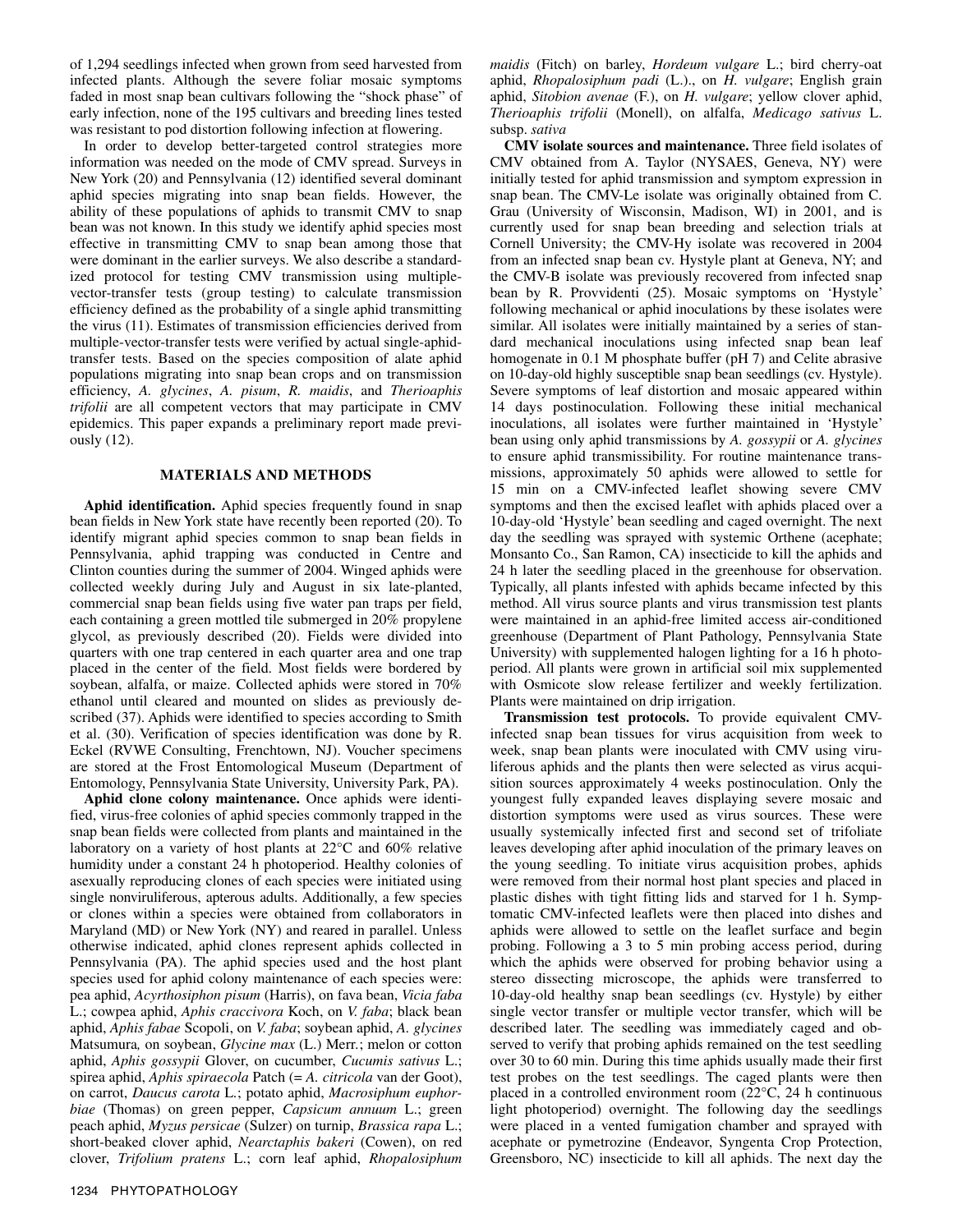seedlings were moved to the greenhouse where they were observed for CMV symptom development over the next 4 weeks. For all negative control treatments, aphids of the same species were allowed to acquisition-probe on healthy snap bean leaves and were then transferred to healthy snap bean seedlings in parallel treatments. Nonviruliferous stock colony aphids were never observed to transmit CMV or any virus to snap bean during these experiments. For a positive control treatment in each experiment, one treatment always consisted of one of the two efficient vectors, *A. gossypii* or *A. glycines*, to verify quality of the CMV source tissue and experimental methods. Failure of either of these aphids to transmit CMV would signal a problem in the protocol or virus sources. These aphid species transmitted as expected in all experiments, indicating consistent CMV titers in source tissues and consistency in transmission parameters. Prior to use, healthy test seedlings were grown in a virus-free and aphid-free, airconditioned greenhouse room and then maintained aphid-free following the aphid inoculation protocol. Replicated tests failed to detect any mechanical inoculation of CMV by physical manipulation during handling protocols or by touching when infected plants were purposely placed into the center of crowded planting trays surrounded by healthy seedlings for up to 5 weeks. In two preliminary tests of protocol, none of the 30 seedlings became infected when overlaid with leaflets from infected plants (data not shown). In addition, infected plants never occurred as nearest neighbor pairs on the greenhouse bench in sparsely infected experiments with scattered infected plants. These observations suggested that our CMV strains were not easily spread by casual contacts. In addition, healthy control plants and healthy seedlings kept in close proximity to infected plants never became infected over a 3-year period of testing. Therefore, all infected seedlings were presumed to result only from aphid transmission.

**Multiple-vector-transfers (MVT).** For MVT (group) testing, 10 aphids were placed on snap bean leaf tissue infected with CMV-Le, observed to initiate virus acquisition probing over a 3 to 5 min period, after which the leaflet piece with all 10 probing aphids was placed on a 10-day-old snap bean seedling (cv. Hystyle or Zeus) for a 16 h inoculation period. The next day, the seedlings were observed to verify that all aphids had moved to the test seedling, and then the seedlings were sprayed with acephate, placed in a greenhouse, and observed for CMV symptoms as described previously. For each aphid species treatment, 10 seedlings were infested with 10 aphids each for a total of 50 seedlings per clone over five replicated experiments. Negative controls consisted of aphids of each clone allowed to probe only on healthy plants in parallel treatments.

**Single-vector transfers (SVT).** We next compared CMV-Le transmission by individual aphids of five aphid clones representing four species, *A. glycine*s (NY and PA clones), *A. gossypii* (NY), *M. persicae* (PA), and *R. maidis* (PA). Based on previously completed MVT tests, these species ranged from efficient to poor vectors. Individual aphids were observed to probe on an infected snap bean leaf for about 3 min, then one aphid was transferred individually to a single healthy 10-day-old 'Hystyle' seedling using a camel hair brush. The individual aphids were observed to verify that they stayed on plants and commenced probing, after which the plants were caged for a 16 h inoculation period. For each treatment (clone), 120 aphids were placed individually on 120 seedlings. Each treatment was independently replicated three times. The plants were then sprayed and treated as described previously. Negative controls consisted of aphids of each clone fed on healthy leaves in parallel treatments.

**Comparison of legume-infecting CMV isolates.** *A. glycines* (PA clone) and *M. persicae* (PA clone) were tested for their ability to transmit three isolates of CMV (CMV-B, CMV-Le, and CMV-Hy) obtained from different source locations or times. All three isolates were originally isolated from snap bean and previously had been maintained in snap bean by sequential mechanical inoculations. Additionally, CMV-B had been stored several years at –80°C before recovery by mechanical inoculation to snap bean. All isolates were transferred to snap bean and maintained through at least two sequential *M. persicae* transmissions before use. CMV transmission efficiencies were determined through MVT tests, as described previously, 10 aphids per plants and 45 plants tested per isolate–aphid clone combination in three replicated experiments. Positive and negative controls also consisted of 45 plants each, but group size was increased from 10 to 50 aphids per plant. All test seedlings were enzyme-linked immunosorbent assay (ELISA)-tested as described later to confirm infection.

**ELISA testing.** All seedlings used in the MVT and SVT transmission tests were ELISA-tested to verify CMV infection using commercial detection kits and associated protocols (Agdia Inc., Elkhart, IN). All test seedlings were initially scored for symptom production at 4 weeks postinoculation and then samples consisting of two leaflets were selected for ELISA testing. Leaves were placed in numbered, plastic mesh sample bags and homogenized in 5 ml of sample buffer with a ball-bearing extractor (Agdia Inc.) and drill press. All samples were tested in paired wells. Healthy controls consisted of noninoculated symptomless snap bean leaf tissue from 21-day-old seedlings. Positive controls consisted of mature leaf tissue showing severe mosaic and distortion symptoms from chronically infected stock snap bean plants (cv. Hystyle). In addition, the uninfected negative control treatments (plants fed on by nonviruliferous aphids allowed to probe only on healthy tissue) and the positive control treatments (plants inoculated with CMV by *A. glycines* or *A. gossypii*, to verify infectivity of source plants) were always ELISA-tested together with the experimental treatments.

**Statistical analysis–MVT.** It is well known that MVT tests (also called group testing) can be more economical than SVT tests when attempting to estimate transmission probabilities that are relatively low (31,35). With the MVT design, groups of *s* aphids are allowed to acquire the virus by feeding on virusinfected plant material, and the entire group (size *s*) is transferred to a healthy plant. The process is repeated for each of *n* healthy plants. Of course, if  $s = 1$ , then we have the SVT design. Let *t* be the number of plants out of *n* which subsequently become infected by the virus. Given *s*, *t*, and *n*, the interest is in obtaining estimates and confidence intervals for  $p_i$ , the probability of virus transmission by a single aphid of clone *i*. Because soybean aphid is a new component of the aphid complex occurring in snap bean fields, another goal was to obtain estimates of the difference in CMV transmission efficiency between aphid clones and the *A. glycines* (PA) clone. We used an empirical Bayesian approach for obtaining point estimates of  $p_i$  with the MVT data, but first briefly describe the more familiar maximum likelihood (i.e., frequentist) estimation method.

Assume that *t* has a binomial distribution (we return to this assumption in more detail in the Discussion) with parameters *n* and  $\theta$  (i.e.,  $T \approx \text{Bin}[n, \theta]$ ). Dropping the subscript *i* for clarity, it is straightforward to show that  $\theta = (1 - p)^s$  (31,33). The maximum likelihood estimator for *p* (i.e.,  $\hat{p}_{MLE}$ ) is given by

$$
\hat{p}_{\text{MLE}} = 1 - (1 - \hat{\theta})^{1/s} \tag{1}
$$

*s*

where  $\hat{\theta} = t/n$ .

The estimator  $\hat{p}_{MLE}$  is positively biased for all  $n < \infty$  (16,31). The Burrows estimator (6),

$$
\hat{p}_{\rm B} = 1 - \left[1 - \frac{t}{n+b}\right]^{1/2}
$$

where  $b = (s - 1)/2s$ , is an improvement as it partially corrects for the bias. We next describe a more recent empirical Bayesian estimator which has lower bias compared with  $\hat{p}_{MLE}$  and, for *n* and *s* used in our study, a smaller Bayes risk compared with  $\hat{p}_\text{B}$  (2).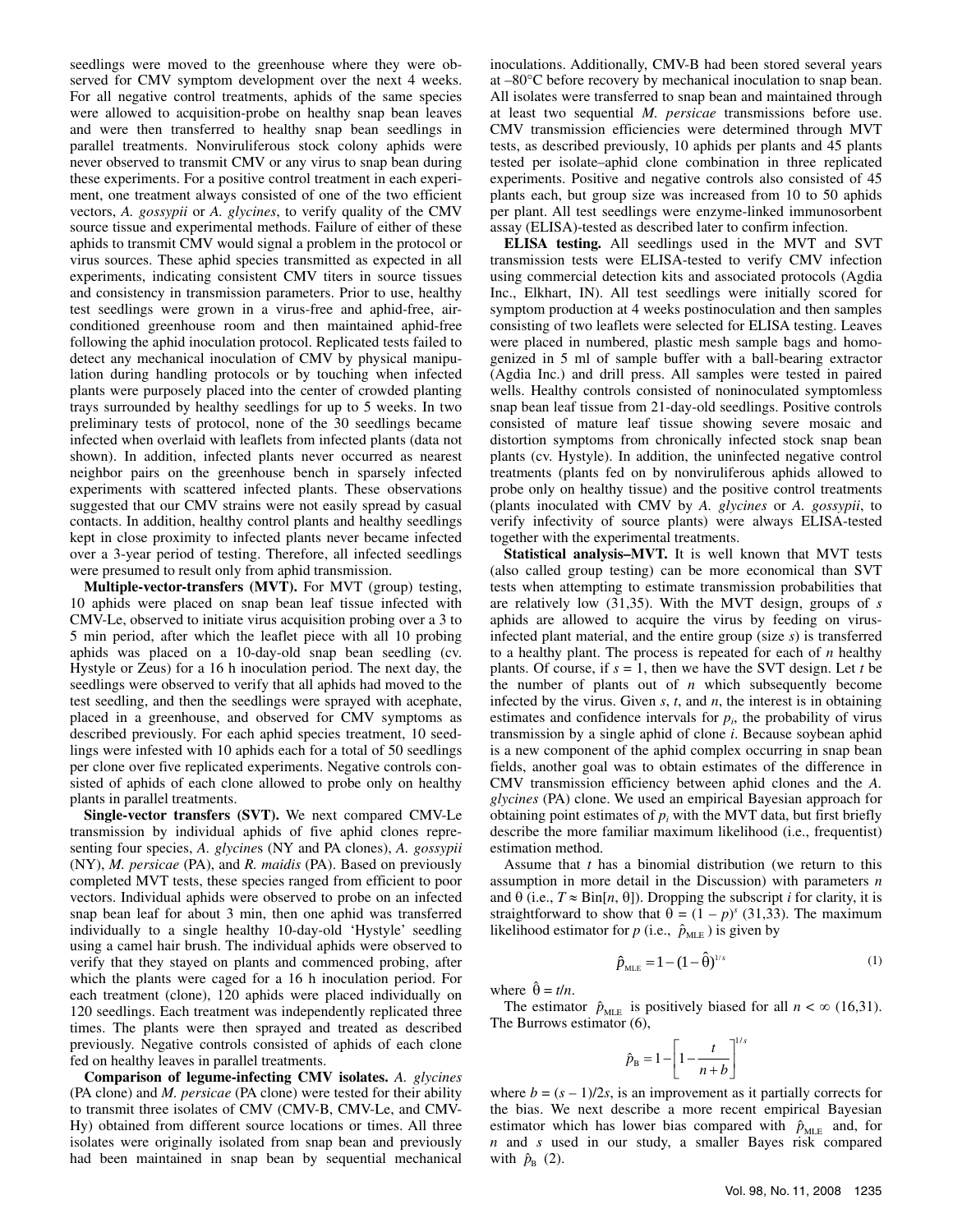**MVT tests: Point estimates (empirical Bayesian approach).** The approach is briefly outlined here. For theoretical and computational details, see Bilder and Tebbs (2) and Tebbs et al. (34). The method hinges on specifying a one-parameter beta family prior distribution  $f_p(p|β = β(1 - p)^{β-1}$ , 0 < *p* < 1 for *p* (34). The marginal distribution of *T*

$$
f_T(t \mid \beta) = \frac{\beta \Gamma(n+1) \Gamma\left(n-t+\frac{\beta}{s}\right)}{s \Gamma(n-t+1) \Gamma\left(n+\frac{\beta}{s}+1\right)}
$$
(2)

is used to elicit an estimate of  $β$  (2). We used the marginal method of moments estimate of β

$$
\hat{\beta}_{\text{MOM}} = \frac{s(1 - \hat{\theta})}{\hat{\theta}}
$$

as a starting value in the maximization of  $\text{Log}(f_T(t|\beta))$  to find the maximum likelihood estimate (MLE) of  $\beta$  ( $\beta_{MLE}$ ). The estimate  $β<sub>MLE</sub>$  is used in place of β in the estimator

$$
\hat{p}_{EB} = 1 - \left[ 1 - \frac{t+1}{n + \frac{\beta}{s} + 1} \right]^{1/s}
$$
\n(3)

to arrive at the empirical Bayes estimate of *p*.

When  $t = 0$ , as for the *S. avenae* (NY) clone data,  $\hat{\beta}_{MLE}$  cannot be computed (2). As a workaround when  $t = 0$ , we used  $t = t + 0.5$ to facilitate the computations.

**MVT tests: Credible intervals (empirical Bayesian approach).** With the frequentist approach, one can obtain confidence intervals. The empirical Bayesian approach leads to credible intervals, which differ in concept from confidence intervals. We briefly revisit the two concepts. A 95% confidence interval for a parameter (in this case *p*) means that if the experiment was repeated numerous times, and a confidence interval constructed from each data set, then 95% of the intervals will contain *p*. In the Bayesian framework, a 95% credible interval (*l* and *u*) would be interpreted to mean that there is a 95% posterior probability *p* is in the interval defined by the limits *l* and *u*.

Details are again found in Bilder and Tebbs (2). The posterior distribution of *P* given  $T = t$  is given by

$$
f_{PT}(p \mid t, \beta) = \frac{s\Gamma\left(n + \frac{\beta}{s} + 1\right)}{\Gamma\left(n - t + \frac{\beta}{s}\right)\Gamma(t + 1)} (1 - p)^{s(n - t) + \beta - 1} \left[1 - (1 - p)^s\right]'
$$
(4)

The empirical posterior distribution is found by substituting the The empirical posterior distribution is found by substituting the data for *s*, *n*, and  $\beta_{MLE}$  for  $\beta$  into equation 4. For the MVT data, plots of  $f_{PT}(p|t,\beta)$  versus *p* show that the distribution is unimodal and skewed (data not shown). When the empirical distribution of  $f_{PT}(p|t,\beta)$  has these properties, it may be more appropriate to use the highest posterior density (HPD) credible interval rather than the equal-tail credible interval (2). In order to obtain the HPD interval, one has to solve the following system of equations for *a* and *b*

$$
f_{P|T}(a | data) = f_{P|T}(b | data)
$$
  
\n
$$
\int_{a}^{b} f_{P|T}(p | data) dp = 1 - \alpha
$$
\n(5)

where *data* represents the empirical values of *s*, *n*, *t*, and  $\hat{\beta}_{MLE}$ . The value of  $\alpha$  determines the percent credibility, so  $\alpha = 0.05$ would represent a 95% interval. When equation 5 is solved for *a* and *b*, one then has a  $(1 - \alpha)$  percent HPD credible interval for *p* (36).

**MVT tests: Pairwise comparisons.** Two sided Dunnett (10) simultaneous 95% confidence intervals for  $\psi_i = (p_i - p_0)$  were constructed, where  $p_i$  is the probability of CMV transmission by a single aphid of clone  $i$ , and  $p_0$  is the transmission probability for *A. glycines* (PA). Using  $\hat{p}_{\text{MLE}}$  as the estimate of *p*, simultaneous confidence interval for  $\psi_i$  are given by

where

$$
\hat{u}_y = s_y^{-2} \left\{ 1 - (1 - \hat{p}_y)^{s_y} \right\} \left( 1 - \hat{p}_y \right)^{2 - s_y}
$$

 $\hat{\Psi}_i \pm q_{\alpha k \infty} \sqrt{(\hat{u}_i / n)_{i} + (\hat{u}_0 / n_0)}$ 

*k* is the number of comparisons being made simultaneously against  $p_0$ , and  $q_{\alpha,k,\infty}$  is the critical value from Dunnett's twosided range distribution (19).

**SVT.** SVT tests were done with *A. glycines* (NY), *A. glycines* (PA), *A. gossypii* (NY), *M. persicae* (PA), and *R. maidis* (PA), thus representing five different clones. Let *x* be the number of healthy test seedlings that became infected with CMV out of *n* seedlings on which individual viruliferous aphids were allowed to probe (one per plant). Then a point estimate  $(\hat{p}_i)$  of the probability of CMV transmission by a single aphid of clone  $i$  ( $p_i$ ) is given by  $x_i/n_i$ . One can also calculate a confidence interval for  $p_i$ . Although the Wald interval is widely familiar, it is problematic in terms of coverage probability (4). A superior alternative, which we use here, is the Agresti-Coull interval. Let  $\kappa = \Phi^{-1}(1 - \alpha/2)$ , where  $\Phi(z)$  is the standard normal cumulative distribution, and  $\alpha$ is between 0 and 1. For a 95% confidence interval,  $\alpha = 0.05$ . Following (4), let  $\tilde{x} = x + (\kappa^2/2), \tilde{n} = n + \kappa^2, \tilde{p} = \tilde{x}/\tilde{n}$ , and  $\tilde{q} = 1 - \tilde{p}$ . Then the Agresti-Coull interval is given by

$$
\tilde{p}_i \pm \kappa (\tilde{p}\tilde{q})^{1/2} \tilde{n}^{-1/2} \tag{6}
$$

Because soybean aphid is a recently introduced species and has been implicated as a major player in the outbreaks of virus epidemics in the Midwest and Northeast (18,32), we were interested in how CMV transmission efficiency of *A. glycines* compared with that of other species found in the region prior to the soybean aphid's introduction. Let  $p_0$  be the transmission efficiency (probability) for the *A. glycines* (PA) clone. Interest is in the difference  $\delta_i = (p_i - p_0), i = 1,...,M$ , corresponding to the other clones tested (in the present context  $M = 4$ ). Therefore,  $\delta_i$ represents the difference in CMV transmission efficiency of clone *i* compared with that of *A. glycines* (PA). A 95% confidence interval for  $\delta_i$  is given by

$$
\hat{\delta}_i \pm z_{\alpha, M, \Sigma} \left(\hat{v}_i + \hat{v}_0\right)^{1/2} \tag{7}
$$

where  $\hat{v}_0 = \hat{p}_0 (1 - \hat{p}_0) / n_0$ ,  $\hat{v}_i = \hat{p}_i (1 - \hat{p}_i) / n_i$ , and  $z_{\alpha, M, \Sigma}$  is the  $\alpha$ level critical value for a M-variate standard normal with correlation matrix Σ. The intervals given by equation 7 correct for simultaneous multiple comparisons made against one clone in particular (24). Further details are provided in the Appendix.

# **RESULTS**

**Identification of migrant aphid species in Pennsylvania snap bean fields.** Surveys based on aphid trapping in six lateplanted commercial snap bean fields in Centre and Clinton Co., PA, were analyzed for species composition in 2004 to identify potential CMV vectors. A total of 25 aphid species were identified in trap catches and nine of these species occurred at greater than 2% of the total population (Table 1). Each of the remaining 16 species occurred rarely and each made up less than 1% of the total population. The most abundant species in 2004 was the corn leaf aphid, *R. maidis*, making up 22% of the trapped aphids. The next two most common aphids were the melon aphid, *A. gossypii*, and the yellow clover aphid, *T. trifolii*. Three other aphid species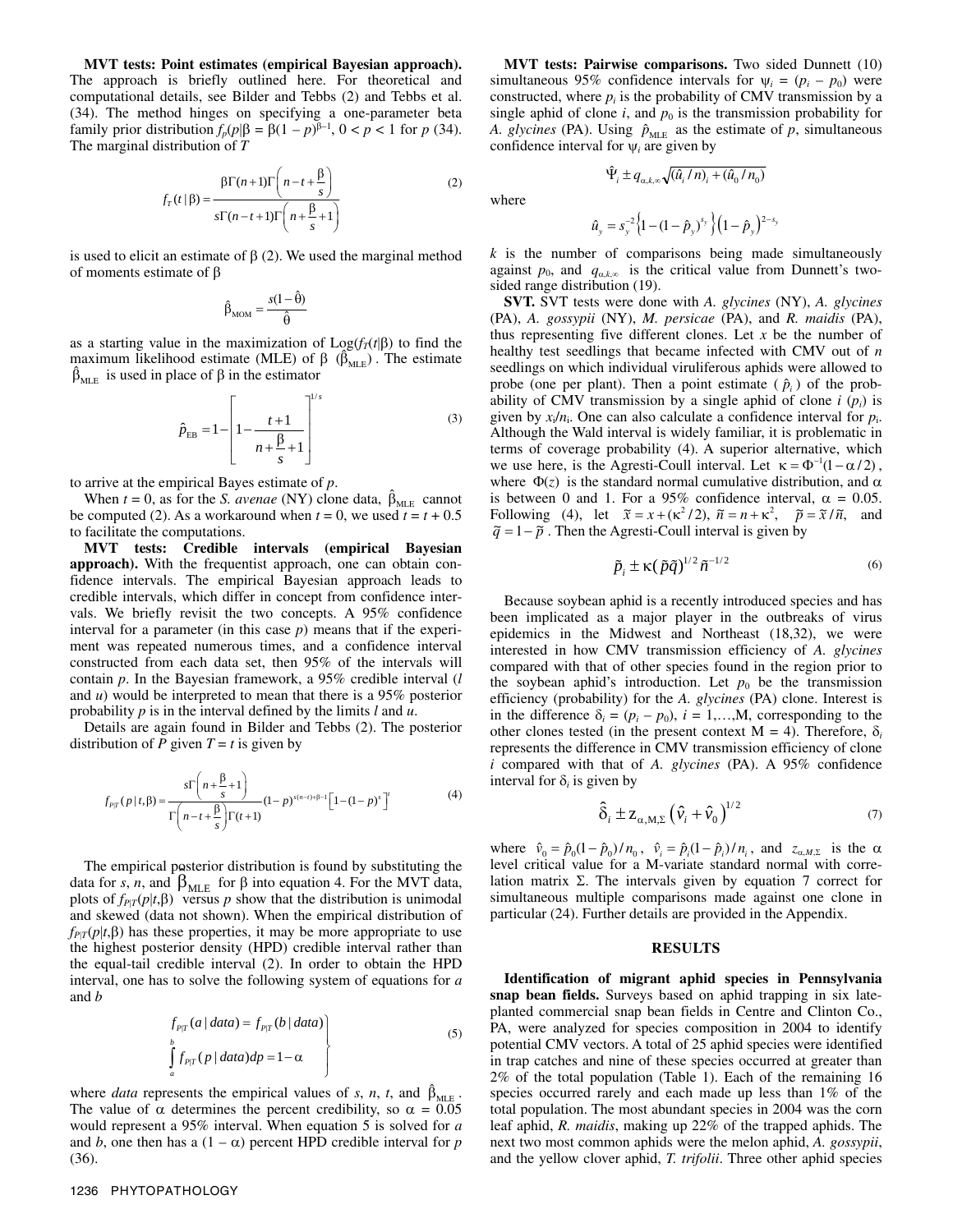common to legume crops, *A. fabae*, *A. glycines*, and *Acyrthosiphon pisum*, occurred at 11, 5, and 5% of the population, respectively. No aphid species were observed colonizing snap bean plants in any of the six commercial bean fields during the July to August growing season. Lack of aphid colonization of snap bean was likely attributed to snap bean not being a preferred host for most of these species and the use of broad-spectrum insecticides targeting major insect pests (e.g., potato leafhopper, *Empoasca fabae* (Harris) and European corn borer, *Ostrinia nubilalis* Hübner). For these reasons, all alates observed in traps were presumed to be moving into snap bean fields from other hosts. Our findings were similar to those of Nault et al. (20) who reported a preponderance of *T. trifolii*, *A. glycines*, *R. maidis*, and *A. pisum* in New York snap bean fields. These dominant species were shown to vary from year to year and with planting date (20).

**MVT tests.** To identify potential aphid vectors transmitting CMV to snap bean and to compare relative transmission efficiency among aphid species, MVT tests were completed using transfers of 10 aphids per plant for inoculation probes. Results (Table 2), showing the number of plants infected (out of 50), indicated that 12 of 13 species tested were genetically competent to vector CMV-Le at different levels of efficiency. Empirical Bayesian estimates ( $\hat{p}_{EB}$ ) of the probability of transmission by a single aphid of each clone are presented in Table 3.

The most effective vectors of CMV were *A. gossypii*, *A. glycines*, *A. pisum*, and *T. trifolii* ( $\hat{p} > 0.05$ ). Moderate vectors included *A. spiraecola*, *R*. *maidis*, *A. craccivora*, and *M. euphorbiae*   $(0.01 < \hat{p} < 0.04)$ . The poorest vectors ( $\hat{p} < 0.01$ ) included two

TABLE 1. Dominant species in the aphid fauna trapped in snap bean fields in Pennsylvania<sup>a</sup> and New York<sup>b</sup>

| Aphid species <sup>c</sup>                           | Common name           |  |  |  |
|------------------------------------------------------|-----------------------|--|--|--|
| Acyrthosiphon pisum (Harris)                         | Pea aphid             |  |  |  |
| Aphis craccivora Koch                                | Cowpea aphid          |  |  |  |
| Aphis fabae Scopoli                                  | Black bean aphid      |  |  |  |
| Aphis glycines Matsumura                             | Soybean aphid         |  |  |  |
| Aphis gossypii Glover                                | Melon/cotton aphid    |  |  |  |
| Myzus persicae (Sulzer)                              | Green peach aphid     |  |  |  |
| Rhopalosiphum maidis (Fitch)                         | Corn leaf aphid       |  |  |  |
| Rhopalosiphum padi (L.)                              | Bird cherry-oat aphid |  |  |  |
| Therioaphis trifolii (Monell)                        | Yellow clover aphid   |  |  |  |
| $\sim$ $\sim$ $\sim$ $\sim$<br>$\sim$ $\blacksquare$ |                       |  |  |  |

a Based on surveys reported in this paper.

b Based on surveys by Nault et al. (20).

c Following Blackman and Eastop (3).

legume-feeding aphids, the clover aphid (*N. bakeri*) and the black bean aphid (*A. fabae)*, as well as the green peach aphid (*M. persicae*), which is an effective vector of many other plant viruses (3). Only one species, the English grain aphid (*S. avenae*) failed to transmit CMV-Le (Table 3). The HPD intervals show that *A. gossypii*, *A. glycines*, and *T. trifolii* may have transmission efficiencies above 10%.

The point estimates and credible intervals for *p* strongly indicate that *A. glycines* is a relatively efficient vector of CMV-Le when compared with other aphid species common to snap bean in NY and PA. We calculated 95% simultaneous confidence intervals for Ψ*i*, the difference in transmission efficiency between clone *i* and the *A. glycines* (PA) clone (Table 3). The intervals show that *A. glycines* is clearly as efficient a vector of CMV-Le as *A. gossypii*, *A. pisum*, and *T. trifolii*, and is a significantly better vector than any of the remaining clones tested.

The results also indicate consistency of transmission efficiency among different populations within a species. A clone of *A. gossypii* collected from cucumber in NY (*A. gossypii* [NY]) and a clone collected from cotton in CA (*A. gossypii* [CA]) were both observed to transmit CMV-Le effectively (Table 3). In contrast, geographically distinct clones of *A. fabae* collected from two different locations in PA were both ineffective vectors of CMV-Le. Two closely related small grain feeding *Rhopalosiphum* species differed in CMV transmission ability, with *R. maidis* a moderately effective vector and *R. padi* transmitting rarely.

**SVT tests.** SVT tests are a direct determination of transmission efficiency by single aphids. In three replicated tests of 120 aphids each, single aphids were transferred individually to snap bean seedlings for the inoculation probing access period. Three weeks later plants were ELISA-tested to verify infection. Results (Table 4) show the number of plants infected by single aphids from clones of four aphid species. The aphid clones tested represent high, moderate, and low efficiency vectors based on the previous MVT tests. The data indicate reasonable consistency in clonal transmission efficiency across experiments. Table 5 presents the point estimates for transmission efficiency by a single aphid and the 95% associated Agresti-Coull confidence intervals. The two *A. glycines* clones were the most efficient transmitters of CMV-Le among the five clones tested. We were interested in how much better (or worse) the *A. glycines* (PA) clone was, in comparison to the other clones, in transmitting CMV-Le. Table 5 shows the estimated 95% confidence intervals for δ*i*. The *A. glycines* (NY) and *A. gossypii* (NY) clones are not statistically different from the

TABLE 2. Total number and percentage of snap bean seedlings infected with *Cucumber mosaic virus* (CMV) in multiple vector transmission tests of 13 aphid species (15 clones)

| Aphid clone                 |  |  |  | Total | $\%$ |
|-----------------------------|--|--|--|-------|------|
| Aphis gossypii (NY)         |  |  |  | 38    | 76   |
| Aphis gossypii (CA)         |  |  |  | 34    | 68   |
| Aphis glycines (PA)         |  |  |  | 30    | 60   |
| Therioaphis trifolii (PA)   |  |  |  | 29    | 58   |
| Acyrthosiphon pisum (PA)    |  |  |  |       | 42   |
| Aphis spiraecola (PA)       |  |  |  |       | 30   |
| Rhopalosiphum maidis (PA)   |  |  |  |       | 30   |
| Aphis craccivora (MD)       |  |  |  |       | 24   |
| Macrosiphum euphorbiae (PA) |  |  |  |       |      |
| Nearctaphis bakeri (PA)     |  |  |  |       |      |
| Myzus persicae (PA)         |  |  |  |       |      |
| Rhopalosiphum padi (NY)     |  |  |  |       |      |
| Aphis fabae (PA Adams Co.)  |  |  |  |       |      |
| Aphis fabae (PA Centre Co.) |  |  |  |       |      |
| Sitobion avenae (NY)        |  |  |  |       |      |

<sup>a</sup> Each replicate consisted of ten 10-day-old bean seedlings each of which was infested with 10 aphids previously allowed a 24 h unrestricted acquisition access and inoculation probing period on source tissue infected with CMV-Le. The column values are the number of infested plants out of 10 which became infected with CMV. As negative controls, 50 aphids of each clone were given a combined unrestricted acquisition access and inoculation probing period on healthy bean tissue as the source and on 10-day-old test seedlings for inoculation. Five seedlings were infested for each clone in each of 5 replicated treatments. None of 25 plants infested with a total of approximately 1,250 aphids of each clone became infected.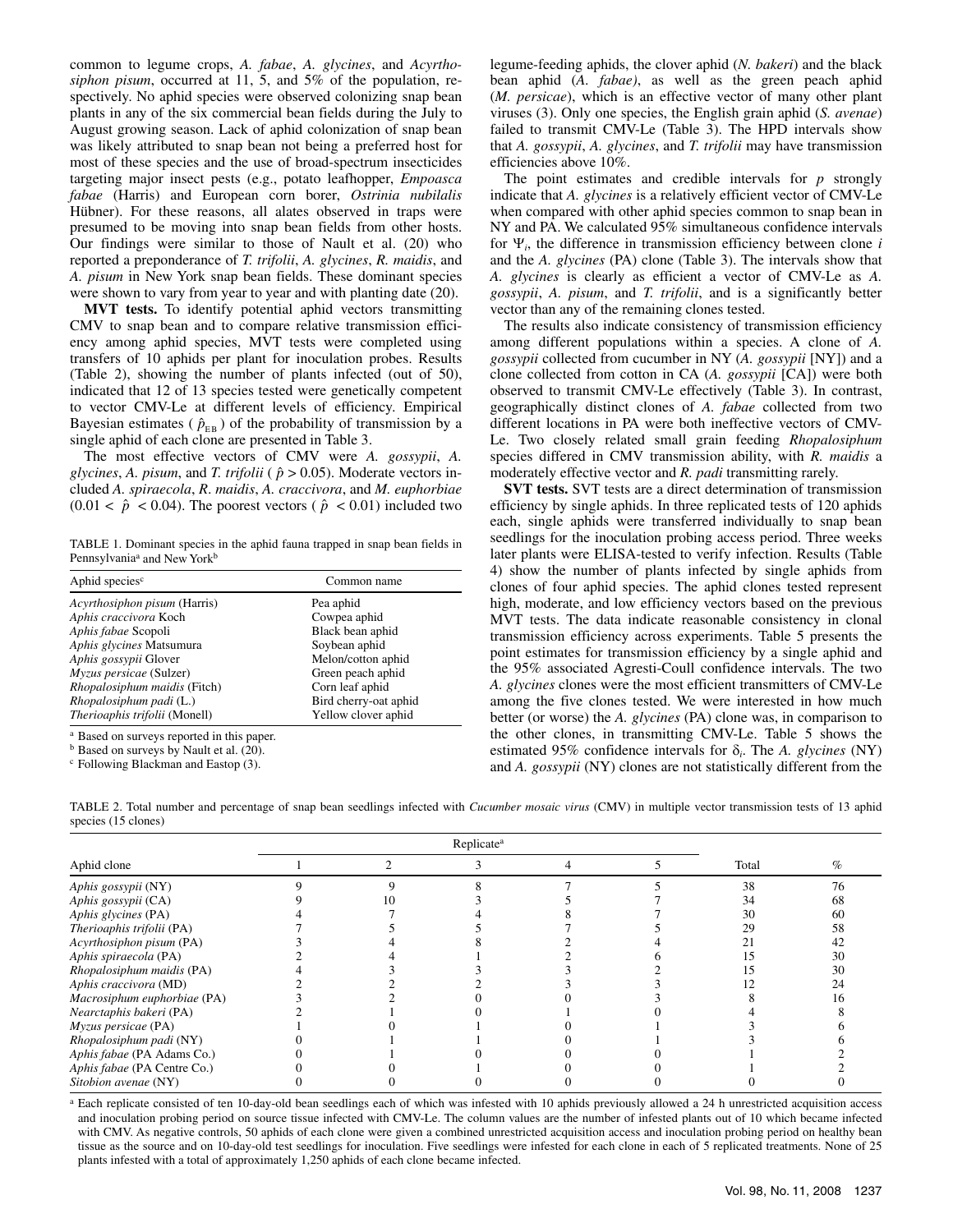*A. glycines* (PA) clone in CMV-Le transmission efficiency. The *R. maidis* (PA) and *M. persicae* (PA) clones are significantly worse CMV-Le transmitters than the *A. glycines* (PA) clone. The estimated transmission probabilities and the relative ranking of species for vector efficiency were similar between MVT and SVT tests (Tables 3 and 5). The SVT results independently verified that transmission efficiency estimates based on the MVT protocol (Table 3) accurately reflected the probability of single aphid transmission efficiency.

**Comparison of legume-infecting CMV isolates by MVT tests.** To test for the consistency of vector efficiency estimates when using different isolates of a virus, two aphid species were tested for their ability to transmit three isolates of CMV obtained from different sources. All three isolates were originally isolated from snap bean and, previous to this work, had been maintained in snap bean by sequential mechanical inoculations. All three isolates were aphid-transmitted to snap bean by *M. persicae* in preliminary multivector transmissions to maintain the isolates (data not shown). In positive control treatments using 50 aphids per plant, both *A. glycines* and *M. persicae* transmitted each CMV isolate to 100% (9 of 9) of the plants infested. While the positive control results show that both aphid species are genetically competent to vector all three CMV isolates, the fact that all plants in the positive controls tested positive in the MVT procedure using large numbers of aphids does not allow for the estimation of CMV transmission efficiency by a single aphid. Single aphid CMV transmission efficiencies can be estimated, however, from results of the main trial, in which groups of 10 aphids each were transferred to plants. Aphid vector efficiency was consistent for all three CMV isolates for a given species. In three replicated experiments using 10 aphids per plant, the percentage of 45 plants becoming infected with CMV-Le, CMV-Hy, and CMV-B when probed by *M. persicae* was 8.8, 6.7, and 0%, respectively. In parallel treatments with *A. glycines,* the percentage of 45 plants becoming infected with CMV-Le, CMV-HY, and CMV-B was 68.8, 73.3, and 64.4%, respectively. Table 6 shows the empirical Bayesian point estimates and credible intervals for the transmission efficiencies of each of the isolates by a single aphid. It is apparent that *M. persicae* was an inefficient vector of all three CMV isolates. For *M. persicae*, the credible intervals overlap, indicating no preferential transmission of any of the three CMV isolates. The same holds true for transmission by *A. glycines*. One can also see (Table 6) that *A. glycines* is more efficient in vectoring CMV than *M. persicae*. Simultaneous 95% confidence intervals were constructed for the differences in transmission efficiency when compared with the transmission of CMV-Le by the *A. glycines* (PA) clone (Table 6). The *A. glycines* (PA) clone is statistically more efficient in transmitting CMV-Le than *M. persicae* is in transmitting any of the three CMV isolates. All three CMV isolates do not differ statistically in their ability to be transmitted by the *A. glycines* (PA) clone. These results verify that aphid species transmission efficiency is consistent among the three different legume-infecting CMV isolates tested.

We also calculated the frequentist estimates  $\hat{p}_{MLE}$  and  $\hat{p}_{B}$  and associated confidence intervals for all the MVT data. These were similar to the empirical Bayesian estimates (data not shown).

## **DISCUSSION**

This is the first comprehensive study on CMV transmission efficiencies of various aphid species that have been implicated in the spread of CMV into snap bean fields. Our approach allowed

TABLE 3. Multiple-vector-transfer derived point estimates and highest posterior density (HPD) credible intervals for *Cucumber mosaic virus* (CMV) transmission efficiency of 15 aphid clones, and simultaneous 95% confidence intervals for the difference in CMV transmission efficiency of aphid clones when compared with the *Aphis glycines* (PA) clone

| Clone                       | $\ddot{p}_{\texttt{EB}}$ | h<br>$L_{\rm HPD}$ | HPD    | $\hat{\Psi}_{\rm L}$<br>$\mathbf c$ | $\hat{\Psi}_{\text{U}}$ |
|-----------------------------|--------------------------|--------------------|--------|-------------------------------------|-------------------------|
| Aphis gossypii (NY)         | 0.1310                   | 0.0925             | 0.1762 | $-0.0303$                           | 0.1211                  |
| Aphis gossypii (CA)         | 0.1062                   | 0.0735             | 0.1439 | $-0.0480$                           | 0.0883                  |
| Aphis glycines (PA)         | 0.0865                   | 0.0582             | 0.1185 | $\cdots$                            | $\cdots$                |
| Therioaphis trifolii (PA)   | 0.0821                   | 0.0548             | 0.1129 | $-0.0662$                           | 0.0572                  |
| Acyrthosiphon pisum (PA)    | 0.0524                   | 0.0322             | 0.0752 | $-0.0893$                           | 0.0202                  |
| Aphis spiraecola (PA)       | 0.0347                   | 0.0190             | 0.0522 | $-0.1035$                           | $-0.0015$               |
| Rhopalosiphum maidis (PA)   | 0.0347                   | 0.0190             | 0.0522 | $-0.1035$                           | $-0.0015$               |
| Aphis craccivora (MD)       | 0.0268                   | 0.0134             | 0.0418 | $-0.1099$                           | $-0.0110$               |
| Macrosiphum euphorbiae (PA) | 0.0171                   | 0.0070             | 0.0286 | $-0.1178$                           | $-0.0227$               |
| Nearctaphis bakeri (PA)     | 0.0082                   | 0.0020             | 0.0156 | $-0.1252$                           | $-0.0333$               |
| $Myzus$ persicae (PA)       | 0.0061                   | 0.0011             | 0.0122 | $-0.1269$                           | $-0.0359$               |
| Rhopalosiphum padi (NY)     | 0.0061                   | 0.0011             | 0.0122 | $-0.1269$                           | $-0.0359$               |
| Aphis fabae (PA Adams Co.)  | 0.0020                   | 0.0000             | 0.0048 | $-0.1303$                           | $-0.0408$               |
| Aphis fabae (PA Centre Co.) | 0.0020                   | 0.0000             | 0.0048 | $-0.1303$                           | $-0.0408$               |
| Sitobion avenae (NY)        | 0.0010                   | 0.0000             | 0.0026 | $-0.1320$                           | $-0.0431$               |

<sup>a</sup>  $\hat{p}_{EB}$  = the empirical Bayesian estimate of p, the probability of CMV-Le transmission by a single aphid.<br><sup>b</sup>  $\hat{L}_{HPD}$  = lower limit,  $\hat{U}_{HPD}$  = upper limit estimates of the HPD credible interval for p.<br><sup>c</sup>  $\hat{\$ by a single aphid of clone *i*, and  $p_0$  is the transmission efficiency of CMV-Le by a single aphid of the *A. glycines* (PA) clone.

TABLE 4. Single-vector-transfer test results for the relative transmission efficiency of *Cucumber mosaic virus* (CMV) by single aphids following an acquisition from infected snap bean

|                           | Experiment <sup>a</sup> |  |                    |      |
|---------------------------|-------------------------|--|--------------------|------|
| Aphid species             |                         |  | Total <sup>b</sup> |      |
| Aphis glycines (NY)       |                         |  | 44                 | 12.2 |
| Aphis glycines (PA)       |                         |  | 38                 | 10.6 |
| Aphis gossypii (NY)       |                         |  | 35                 | 9.7  |
| Rhopalosiphum maidis (PA) |                         |  |                    | 3.1  |
| $Myzus$ persicae (PA)     |                         |  |                    | 0.8  |

<sup>a</sup> In each experiment, after an observed 3 to 5 min acquisition probe on a bean leaf infected with CMV-Le, aphids (one per plant) were allowed a 18 h unrestricted inoculation period on 10-day-old seedlings of cvs. Hystyle or Zeus. There were 120 replicate plants per experiment. For the controls, none of the 20 plants became infected when probed by 200 aphids of each species after they were first fed on healthy snap bean. b Total number of plants becoming infected by CMV out of 360 aphid-infested plants.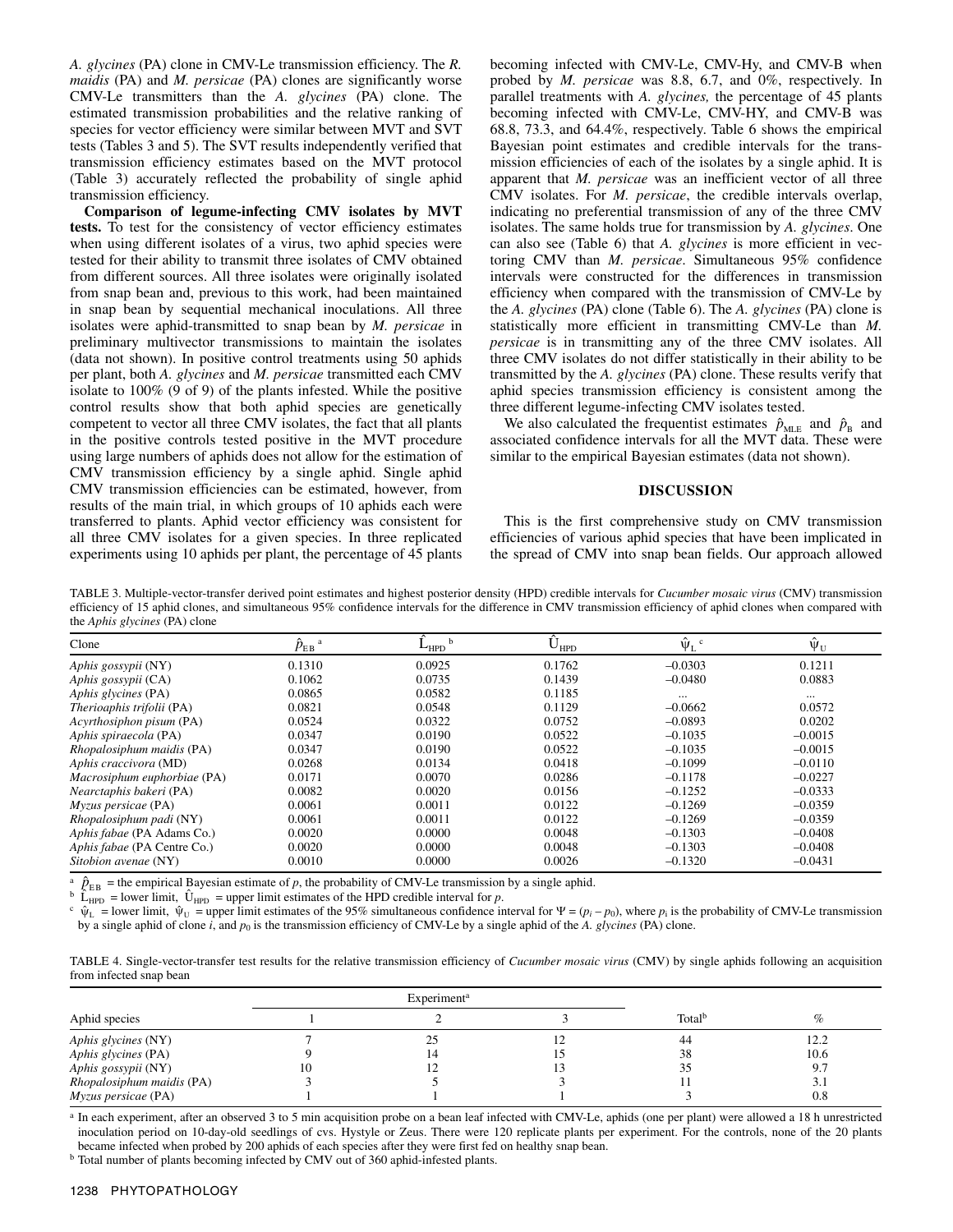for the estimation of CMV transmission by a single aphid of a given clone, for the statistical comparison of transmission efficiencies across different species (or clones), and among different legume-infecting isolates of CMV. Four of 13 aphid species tested were identified as efficient vectors of CMV and all four were major components of aphid populations trapped in snap bean fields. These four species (*A. gossypii*, *A. glycines*, *T. trifolii*, and *A. pisum*) were migrating through snap bean fields, but none colonized the crop. In some years, a fifth aphid vector, *R. maidis* was detected in large numbers presumably migrating into snap bean fields from nearby maize crops. The aphid species predominating in the snap bean fields varied from year to year and during different times of the year (20). Therefore, the importance of any of the above species in CMV epidemics in snap bean may vary based on species composition of the migrant aphid population. Species composition is in turn influenced by composition of adjacent crops, planting dates, which can impact plant age at time of infection, and the effect of environmental factors on aphid behavior.

The role of *A. glycines*, *A. gossypii*, *A. pisum*, *M. persicae*, and *T. trifolii* as vectors of several nonpersistently transmitted viruses infecting legume field crops is well documented (8,38). Studies by Doolittle (9) and Jagger (17) on transmission of cucumber mosaic disease by *A. gossypii* were among the first published reports of aphid transmission of any pathogenic agent. Since then, *M. persicae* and *A. gossypii* have been used extensively in molecular studies of the CMV aphid transmission mechanism using common strains of CMV infecting nonlegume hosts (23). However, less is known about the ability of aphid species to specifically transmit legume isolates of CMV. Early studies of CMV in legumes documented the ability of *M. persicae* to transmit CMV to beans (39). As a result of the recent population explosions of *A. glycines* on soybean in the United States, much effort has been directed toward studying its ability to transmit viruses. Although *A. glycines* is known to colonize only soybean during the growing season (26), large populations of alates emigrate from soybean to other crops (5,20). Because *A. glycines* does not survive for long on legume species other than soybean, individual aphids tend to remain unsettled and move about

probing potential hosts. This activity involving multiple probes and plant-to-plant movement enhances the opportunity for nonpersistent virus transmission by *A. glycines*. In addition to CMV (this paper), *A. glycines* is an effective vector of *Alfalfa mosaic virus*, *Bean yellow mosaic virus*, *Soybean mosaic virus*, *Tobacco etch virus*, and *Tobacco vein mottle virus* (13,38).

At present, the reservoir of hosts required for CMV to survive between annual snap bean crops is unknown. Legume strains of CMV are not readily seed transmitted (25,39), and our tests of 1,200 seedlings grown from seed collected from greenhouse grown CMV-Le infected plants were negative (data not shown). However, this source of virus can never be completely negated. Although soybean-infecting strains of CMV occur (14), none of the three strains of CMV used in this study were able to infect soybean (data not shown) and significant spread of CMV in soybean has not been reported to occur in the United States. Perennial alfalfa fields are known to harbor CMV and span over a half a million acres in snap bean-producing areas in the Northeast. A recent study in NY (29) showed that CMV levels in snap bean fields adjacent to CMV-infected alfalfa fields were identical to CMV levels in snap bean fields over 1 mile away from alfalfa. These results may indicate that aphids did not acquire CMV from adjacent alfalfa crops before transmitting it into snap bean fields. Alternatively, aphids may still acquire CMV from alfalfa, but their subsequent dispersal to snap bean fields is not limited to adjacent fields. More research is needed to elucidate the impact of alfalfa and other CMV reservoirs on the epidemiology of CMV in snap bean fields.

Knowledge of vector transmission efficiency is critical from an epidemiological perspective for complete understanding of pathogen spread and for developing disease management models and disease control strategies. SVT tests to determine vector efficiency require large numbers of replicated treatments, and are generally time consuming and labor intensive. Our results support the use of the less labor intensive MVT tests for estimating vector efficiency when combined with appropriate statistical analysis. The validity of these estimates depends on several independent factors. For instance, the estimation of  $p$  (probability of transmission by a single aphid) from the results of MVT tests depends

TABLE 5. Single-vector-transfer derived estimates of the probability of *Cucumber mosaic virus* (CMV) transmission by a single aphid of four species (five clones) and simultaneous 95% confidence intervals for the difference in transmission efficiency when compared with the *Aphis glycines* (PA) clone

| Clone                            |        | $L_{AC}$ | $\mathbf{v}_{AC}$ |           | Uτ        |
|----------------------------------|--------|----------|-------------------|-----------|-----------|
| Aphis glycines (NY)              | 0.1222 | 0.0921   | 0.1603            | $-0.0399$ | 0.0732    |
| Aphis glycines (PA)              | 0.1056 | 0.0776   | 0.1418            | $\cdots$  | $\cdots$  |
| Aphis gossypii (NY)              | 0.0972 | 0.0704   | 0.1325            | $-0.0621$ | 0.0454    |
| <i>Rhopalosiphum maidis</i> (PA) | 0.0306 | 0.0165   | 0.0545            | $-0.1193$ | $-0.0307$ |
| $Myzus$ persicae (PA)            | 0.0083 | 0.0017   | 0.0254            | $-0.1376$ | $-0.0569$ |

<sup>a</sup> Estimate of *p*, the probability of CMV-Le transmission by a single aphid. A total of 360 individual single vector transfer tests were done for each clone.<br><sup>b</sup> Lower ( $\hat{L}_{AC}$ ) and upper ( $\hat{U}_{AC}$ ) limit estimates o

by a single aphid of clone *i*, and *p*0 is the transmission efficiency of CMV-Le by a single aphid of the *A. glycines* (PA) clone.

TABLE 6. Multiple-vector-transfer derived point estimates and highest posterior density (HPD) credible intervals for the vectoring efficiency of three *Cucumber mosaic virus* (CMV) isolates by two aphid clones, and simultaneous 95% confidence intervals for the difference in transmission efficiency when compared with the transmission of CMV-Le by the *Aphis glycines* (PA) clone

| Clone            | Isolate | $\hat{p}_{\texttt{EB}}^{\phantom{\dag}}$ | $L_{\rm HPD}$ | $\mathbf{U}_{\text{HPD}}$ | $\hat{\Psi}_{I}$ | $\Psi_{\rm H}$ |
|------------------|---------|------------------------------------------|---------------|---------------------------|------------------|----------------|
| M. persicae (PA) | CMV-Le  | 0.0092                                   | 0.0023        | 0.0174                    | $-0.1518$        | $-0.0500$      |
|                  | CMV-Hy  | 0.0068                                   | 0.0012        | 0.0136                    | $-0.1539$        | $-0.0528$      |
|                  | CMV-B   | 0.0011                                   | 0.0000        | 0.0029                    | $-0.1598$        | $-0.0606$      |
| A. glycines (PA) | CMV-Le  | 0.1085                                   | 0.0737        | 0.1491                    | $\cdots$         | $\cdots$       |
|                  | CMV-Hy  | 0.1218                                   | 0.0837        | 0.1666                    | $-0.0600$        | 0.0872         |
|                  | CMV-B   | 0.0968                                   | 0.0648        | 0.1338                    | $-0.0792$        | 0.0553         |

<sup>a</sup>  $\hat{p}_{EB}$  = the empirical Bayesian estimate of p, the probability of CMV transmission by a single aphid.<br><sup>b</sup>  $\hat{L}_{HPD}$  = lower limit,  $\hat{U}_{HPD}$  = upper limit estimates of the HPD credible interval for p.<br><sup>c</sup>  $\hat{\psi}_L$ a single aphid of clone *i*, and  $p_0$  is the transmission efficiency of CMV-Le by a single aphid of the *A. glycines* (PA) clone.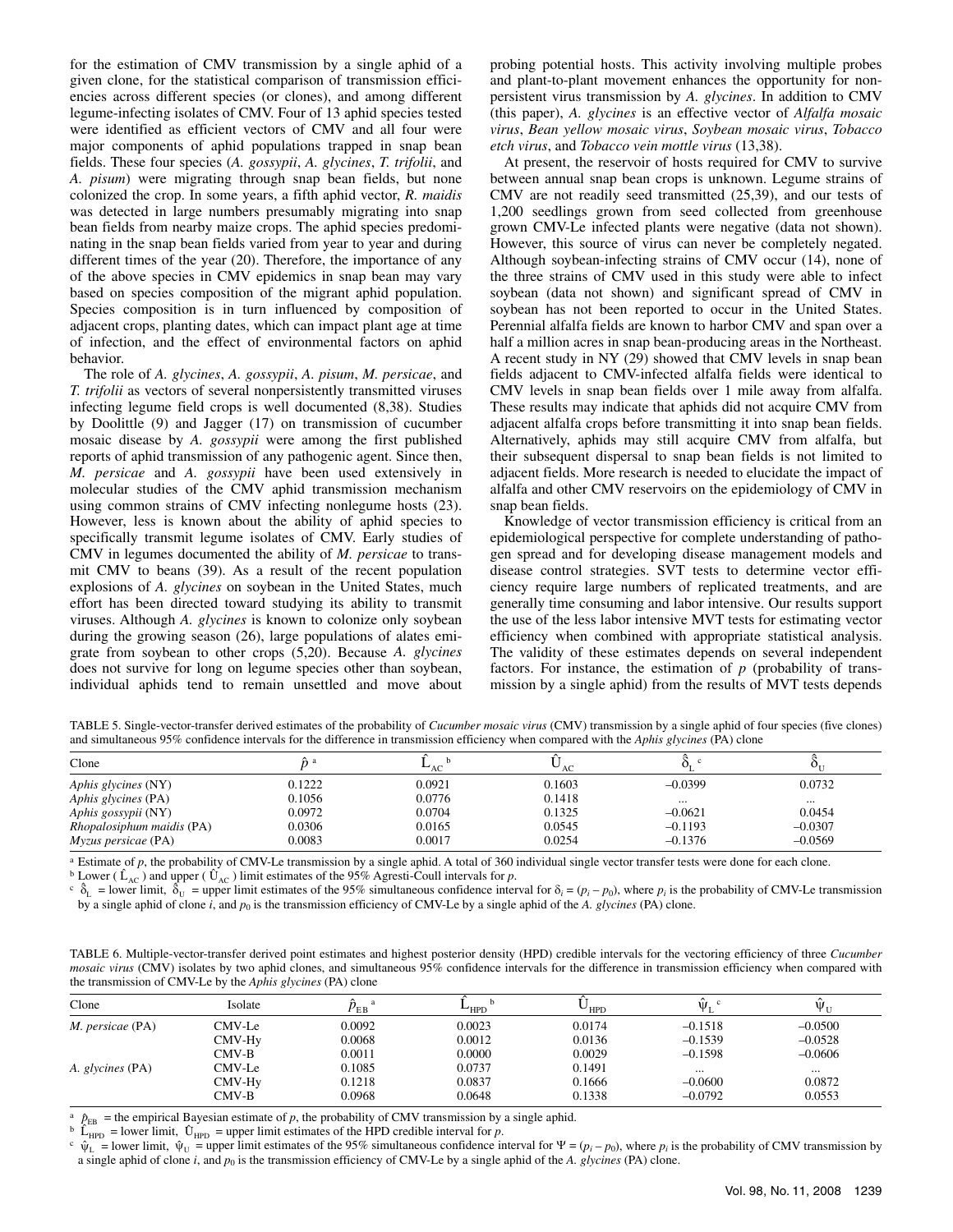on the assumption that *T* (the number of test plants out of *n* which become infected) has a binomial distribution. If the distribution of *T* is not binomial, then the probability framework which allows one to estimate *p* and its confidence intervals from MVT test results is not valid. Both Swallow (31) and Tebbs and Bilder (33) discuss the biological and statistical assumptions that are inherent in the MVT situation. The latter (33) list five assumptions which should be met for the assumption of the binomial distribution for *T* to hold, and they are repeated here: (i) the status of each aphid vector (i.e., whether it carries the virus or not) is an independent and identically distributed Bernoulli random variable with viruspositive probability  $p$ ,  $0 < p < 1$ ; (ii) aphids are assigned to plants at random; (iii) each aphid in the group (*s* per group) transmits the virus independently of *s*; (iv) the test plants do not differ in their resistance response to virus infection; (v) test plants are not misclassified. It can be challenging to verify these assumptions empirically. An indirect gauge of whether assumptions (i) to (v) hold is to compare transmission efficiencies which have been estimated by both SVT and MVT for the same clone. CMV transmission efficiencies were estimated by both SVT and MVT for four clones: *A. glycines* (PA), *A. gossypii* (NY), *M. persicae* (PA), and *R. maidis* (PA). A comparison of the point estimates of *p* derived from the SVT tests (Table 5) to the point estimates  $(\hat{p}_{\text{FB}})$  derived from the MVT tests (Table 3) for these four clones shows that the differences between the two estimates is within ±0.04, or 4%. The results of the SVT and MVT tests are consistent.

Our analysis indicates that group or MVT testing can be used with appropriately derived confidence intervals as a reliable estimator of CMV transmission efficiency. This is important, because group testing is much less labor intensive, requires less time, supplies, and bench space; and, therefore, is less expensive. Results of our transmission tests were surprisingly consistent from test to test over a 2-year period, and when testing geographically different populations of aphid species. No significant differences were detected between clones of *A. glycines*, *A. gossypii*, or *A. fabae* collected from different locations. Especially surprising was the similarity of the *A. gossypii* clone collected from cucumber in NY to a clone originally collected from cotton in CA. Although these clones differed phenotypically in size and color, there was little difference in their ability to transmit CMV with relatively high efficiency. Likewise, vector efficiency was consistent when tested against three different snap bean-infecting isolates of CMV. These field isolates have not yet been sequenced, however, they were collected in different locations (WI and NY), or at different times (1974 versus 2004). The consistency of these observations suggests that these methods prevented environmental factors from influencing CMV transmission efficiency and that a genetically stable mechanism regulates vector efficiency of these bean-infecting isolates of CMV by the various aphid species tested.

#### **APPENDIX**

For  $M = 4$ , the multivariate standard normal distribution (MVN) with mean vector  $\mu$  and correlation matrix  $\Sigma$  is given by  $\bar{X} \sim MVN(\mu, \Sigma)$ , where  $\mu = \{0, 0, 0, 0\}$  and

$$
\Sigma = \begin{pmatrix}\n1 & \rho_{12} & \rho_{13} & \rho_{14} \\
\rho_{21} & 1 & \rho_{23} & \rho_{24} \\
\rho_{31} & \rho_{32} & 1 & \rho_{34} \\
\rho_{41} & \rho_{42} & \rho_{43} & 1\n\end{pmatrix}
$$

Note that  $\Sigma$  is symmetric, as we have  $\rho_{jk} = \rho_{kj}, j \neq k$  for the offdiagonal elements. The correlation parameters  $\rho_{jk} = \omega_j \omega_k$  where

$$
\omega_j = \left(1 + \frac{n_0 \cdot p_j (1 - p_j)}{n_j \cdot p_0 (1 - p_0)}\right)^{-1/2}
$$
 (A1)

One uses  $\hat{\rho}_{jk} = \hat{\omega}_j \hat{\omega}_k$  as estimates of  $\rho_{jk}$  in  $\Sigma$  (24). For our data,  $n_0 = n_i = 360$ ,  $p_0 = 0.1056$  for *A. glycines* (PA),  $p_1 = 0.1222$  for *A. glycines* (NY),  $p_2 = 0.0972$  for *A. gossypii* (NY),  $p_3 = 0.0083$ for *M. persicae* (PA),  $p_4 = 0.0306$  for *R. maidis* (PA). Thus,

$$
\hat{\Sigma} = \begin{pmatrix} 1 & 0.493 & 0.656 & 0.597 \\ 0.493 & 1 & 0.690 & 0.628 \\ 0.656 & 0.690 & 1 & 0.837 \\ 0.597 & 0.628 & 0.837 & 1 \end{pmatrix}
$$

Critical values of  $z_{\alpha,M,\Sigma}$  have been tabulated for constant  $\rho_{ik}$  (10). With modern software, the critical value  $z_{\alpha, M,\Sigma}$  given  $\hat{\Sigma}$  above can be found by numerical integration. We did so with Mathematica (version 6, Wolfram Research, Inc., Champaign, IL), which returned  $z_{\alpha, M,\Sigma} = 2.38799$ . The estimate was used in equation 7 to obtain the confidence intervals for  $\delta_i$ .

## **ACKNOWLEDGMENTS**

This project was supported in part by a grant from the Pennsylvania Department of Agriculture (Grant No. ME 445583). The authors thank M. Bierly, Hanover Foods Inc., Center Hall, PA, for assistance in organizing grower cooperation and facilitating field studies.

#### **LITERATURE CITED**

- 1. Anderson, B. J., Boyce, P. M., and Blanchard, C. L. 1995. RNA 4 sequences from cucumber mosaic virus subgroups I and II. Gene 161:293-294.
- 2. Bilder, C. R., and Tebbs, J. M. 2005. Empirical Bayesian estimation of the disease transmission probability in multiple-vector-transfer designs. Biomet. J. 47:502-516.
- 3. Blackman, R. L., and Eastop, V. F. 2000. Aphids on the World's Crops: An Identification and Information Guide. 2nd Ed. John Wiley & Sons, Inc., NY.
- 4. Brown, L. D., Cai, T. T., and DasGupta, A. 2001. Interval estimation for a binomial proportion. Stat. Sci. 16:101-117.
- 5. Burrows, M. E. L., Boerboom, C. M., Gaska, J. M., and Grau, C. R. 2005. The relationship between *Aphis glycines* and *Soybean mosaic virus* incidence in different pest management systems. Plant Dis. 89:926-934.
- 6. Burrows, P. M. 1987. Improved estimation of pathogen transmission rates by group testing. Phytopathology 77:363-365.
- 7. Chen, B., and Francki, R. I. B. 1990. Cucumovirus transmission by the aphid *Myzus persicae* is determined solely by the viral coat protein. J. Gen. Virol. 71:939-944.
- 8. Clark, A. J., and Perry, K. L. 2002. Transmissibility of field isolates of soybean viruses by *Aphis glycines*. Plant Dis. 86:1219-1222.
- 9. Doolittle, S. P. 1916. A new infectious mosaic disease of cucumber. Phytopathology 6:145-147.
- 10. Dunnett, C. W. 1955. A multiple comparison procedure for comparing several treatments with a control. J. Am. Stat. Assoc. 50:1096-1121.
- 11. Gibbs, A. J., and Gower, J. C. 1960. The use of a multiple-transfer method in plant virus transmission studies – some statistical points arising in the analysis of results. Ann. Appl. Biol. 48:75-83.
- 12. Gildow, F. E., Fleischer, S., Wiseman, M., Nault, B., and Shah, D. 2005. Aphid vectors associated with epidemics of cucumber mosaic virus (CMV) in snap beans. (Abstr.) Phytopathology 95(suppl.):S34.
- 13. Hill, J. H., Alleman, R., Hugg, D. B., and Grau, C. R. 2001. First report of transmission of *Soybean mosaic virus* and *Alfalfa mosaic virus* by *Aphis glycines* in the New World. Plant Dis. 85:561.
- 14. Hong, J. S., Ohnishi, S., Masuta, C., Choi, J. K., and Ryu, K. H. 2007. Infection of soybean by cucumber mosaic virus as determined by viral movement protein. Arch. Virol. 152:321-328.
- 15. Hsu, H. T., Barzuna, L., Hsu, Y. H., Bliss, W., and Perry, K. L. 2000. Identification and subgrouping of *Cucumber mosaic virus* with mouse monoclonal antibodies. Phytopathology 90:615-620.
- 16. Hung, M., and Swallow, W. H. 1999. Robustness of group testing in the estimation of proportions. Biometrics 55:231-237.
- 17. Jagger, I. C. 1916. Experiments with the cucumber mosaic disease. Phytopathology 6:148-151.
- 18. Larsen, R. C., Miklas, P. N., Eastwell, K. C., Grau, C. R., and Mondjana, A. 2002. A virus disease complex devastating late season snap bean production in the Midwest. Annu. Rep. Bean Improv. Coop. 45:36-37.
- 19. McCann, M. H., and Tebbs, J. M. 2007. Pairwise comparisons for proportions estimated by pooled testing. J. Stat. Plan. Infer. 137:1278- 1290.